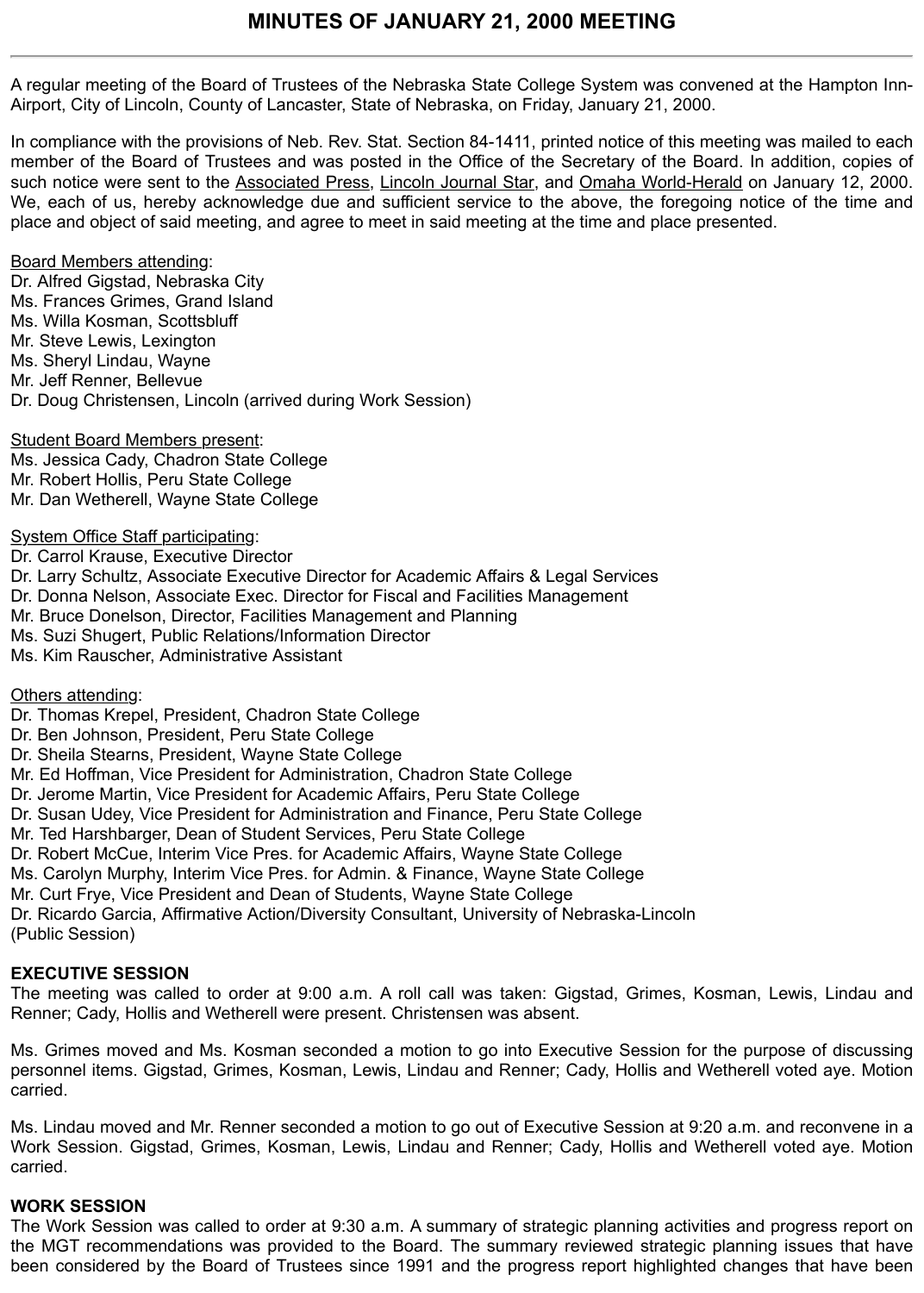Ø The Executive Director was asked to explore the possibility of hiring an AGB consultant to lead a workshop on board responsibilities

Ø Schedule a spring retreat (in April or May) to address the following issues identified by the Board:

 $\triangleright$  Role of the System Executive Director and Presidents of the State **Colleges** 

 $\triangleright$  Personnel Structure of the System Office and Colleges (i.e., internal audits, legislative responsibility)

 $\triangleright$  Increasing Lobbying Efforts (i.e., establish and maintain a set percentage of the state budget, develop a pro-active legislative agenda, increase political strength)

 $\triangleright$  Examine System-wide Marketing (i.e., promote role and mission of the State Colleges)

Following this discussion, a recess was called at 11:10 a.m.

### **PUBLIC SESSION**

The Public Session was called to order at 11:40 a.m.

### **APPROVAL OF THE AGENDA**

Dr. Christensen moved and Ms. Kosman seconded a motion to approve the agenda as amended to incl (5-1) Health Insurance Program. Christensen, Gigstad, Grimes, Kosman, Lewis, Lindau and Renner; Ca Wetherell voted aye. Motion carried.

**PUBLIC COMMENTS** – There were none.

### **APPROVAL OF MINUTES FROM THE DECEMBER 10 MEETING**

Mr. Lewis moved and Ms. Grimes seconded a motion to approve the minutes of the December Christensen, Gigstad, Grimes, Kosman, Lewis, Lindau and Renner; Cady, Hollis and Wetherell voted carried.

## **NEW BUSINESS--CONSENT AGENDA (The linked items are in .pdf format)**

**Personnel Recommendations Fall Enrollment Reports Graduation Summaries Instructional Load Reports Campus Grant Applications and Awards Campus Contracts and Change Orders LB 309 Fund Acceptance and Retrieval Chadron State College** Acceptance of \$76,500 for Math/Science Building chiller replacement. Allocation Date 12/8/99 Allocation Amount \$76,500 College Contribution 13,500 [Total Project Cost \\$90,000](http://www.nscs.edu/minutes/January%20Info/5A01Personnel.pdf)

# **[Peru State College](http://www.nscs.edu/minutes/January%20Info/5A03Graduation%20Report.pdf)**

[Acceptance of \\$5,100 for Phy](http://www.nscs.edu/minutes/January%20Info/5A04Instructional%20Load%20Report.pdf)sical Plant Building emergency structural repair. Allocation Date 11/22/99 [Allocation Amount \\$5,100](http://www.nscs.edu/minutes/January%20Info/5A06Contracts%20&%20Change%20Orders.pdf) College Contribution 900 Total Project Cost \$6,000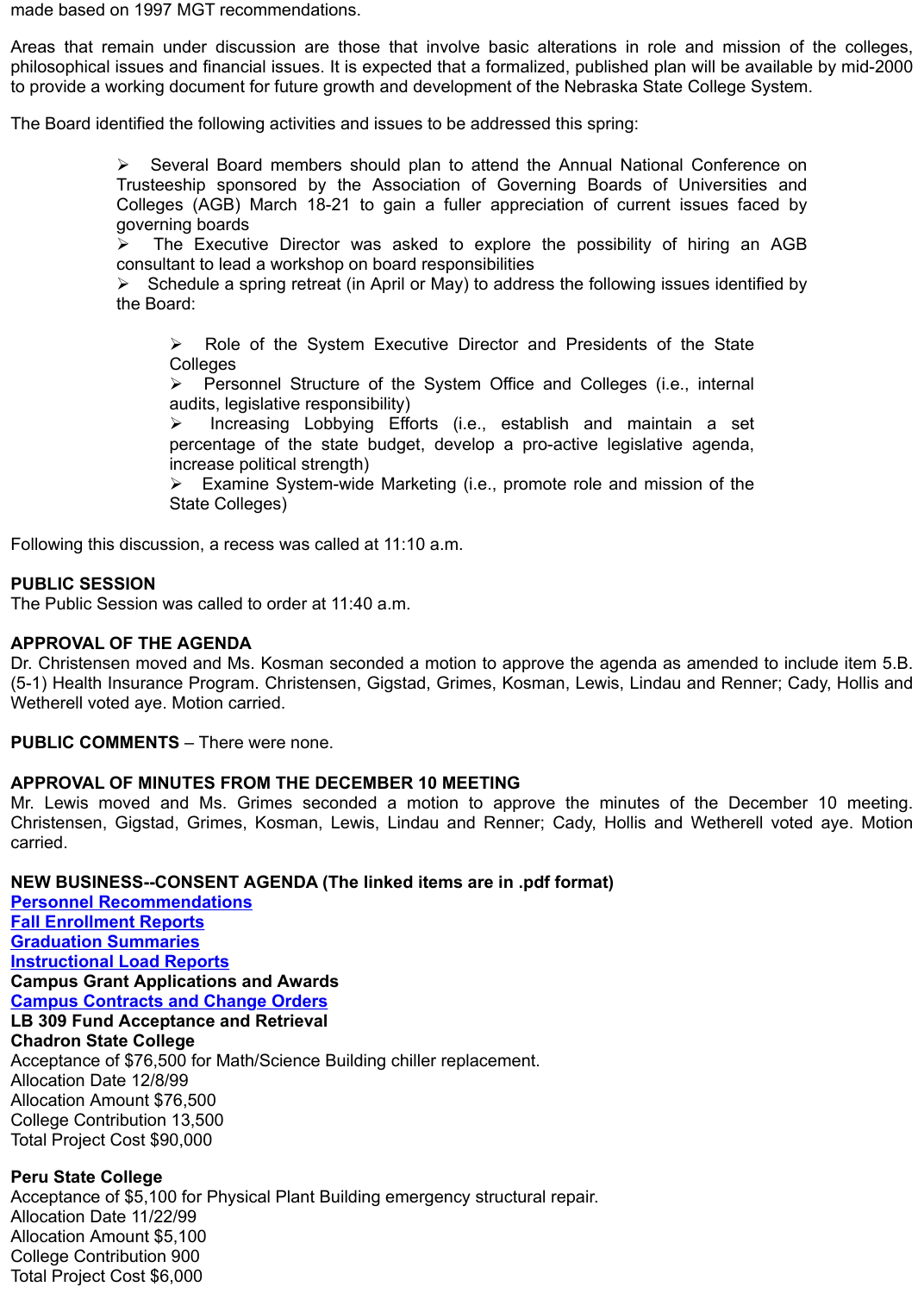#### **Campus Physical Plant Reports Capital Construction Quarterly Reports**

Ms. Lewis moved and Mr. Renner seconded a motion to approve the Consent Agenda. Christensen, Gig Kosman, Lewis, Lindau and Renner; Cady, Hollis and Wetherell voted aye. Motion carried.

### **SUBCOMMITTEE AGENDA**

## **Academic Affairs, Student Life & Personnel Subcommittee – Sheryl Lindau, Chair**

#### **Campus Diversity Plan Review**

Dr. Ricardo Garcia, diversity consultant, presented an assessment of the progress of each campus submitted to the Board December 10. He reported that all three colleges have met and exceeded expect [development and implementation o](http://www.nscs.edu/minutes/January%20Info/5A08Physical%20Plant%20Status%20Report.pdf)f their diversity plans.

### **[Relocation Allowance for Executive Dire](http://www.nscs.edu/minutes/January%20Info/5A09Capital%20ConstructionReport.pdf)ctor**

Ms. Lindau moved and Mr. Lewis seconded a motion to approve reimbursement for non-qualified moving Mr. Stan Carpenter not to exceed \$3,000. Christensen, Gigstad, Grimes, Kosman, Lewis, Lindau and F Hollis and Wetherell voted aye. Motion carried.

### **2000-2005 System-wide Academic Calendar**

The following academic calendar schedule to be observed by each college for the upcoming five-year provided to the Board for information:

|                            | <b>Fall 2000</b>     | <b>Fall 2001</b>     | <b>Fall 2002</b>       | <b>Fall 2003</b>       | <b>Fall 2004</b>       |
|----------------------------|----------------------|----------------------|------------------------|------------------------|------------------------|
| <b>Faculty Orientation</b> | 8/18                 | 8/17                 | 8/23                   | 8/22                   | 8/20                   |
| <b>Classes Begin</b>       | 8/21                 | 8/20                 | 8/26                   | 8/25                   | 8/23                   |
| Labor Day Holiday          | 9/4                  | 9/3                  | 9/2                    | 9/1                    | 9/6                    |
| <b>Fall Mid-Term Break</b> | 10/16-17             | 10/15-16             | 10/21-22               | 10/20-21               | 10/18-19               |
|                            | $(10/19-20)$<br>WSC) | $(10/18-19)$<br>WSC) | $(10/24 - 25)$<br>WSC) | $(10/23 - 24)$<br>WSC) | $(10/21 - 22)$<br>WSC) |
| <b>Fall Break</b>          | 11/22-24             | $11/21-13$           | 11/27-29               | 11/26-28               | 11/24-26               |
| Last Day of Classes        | 12/11                | 12/10                | 12/16                  | 12/15                  | 12/13                  |
| <b>Exam Week</b>           | 12/12-15             | $12/11 - 14$         | 12/17-20               | 12/16-19               | 12/14-17               |
| <b>Fall Commencement</b>   | 12/15                | 12/14                | 12/20                  | 12/19                  | 12/17                  |
|                            | Spring<br>2001       | Spring 2002          | Spring<br>2003         | Spring<br>2004         | Spring<br>2005         |
| <b>Classes Begin</b>       | 1/8                  | 1/7                  | 1/13                   | 1/12                   | 1/10                   |
| Spring Mid-Term Break      | $3/5 - 9$            | $3/4 - 8$            | $3/10-14$              | $3/8 - 12$             | $3/7 - 11$             |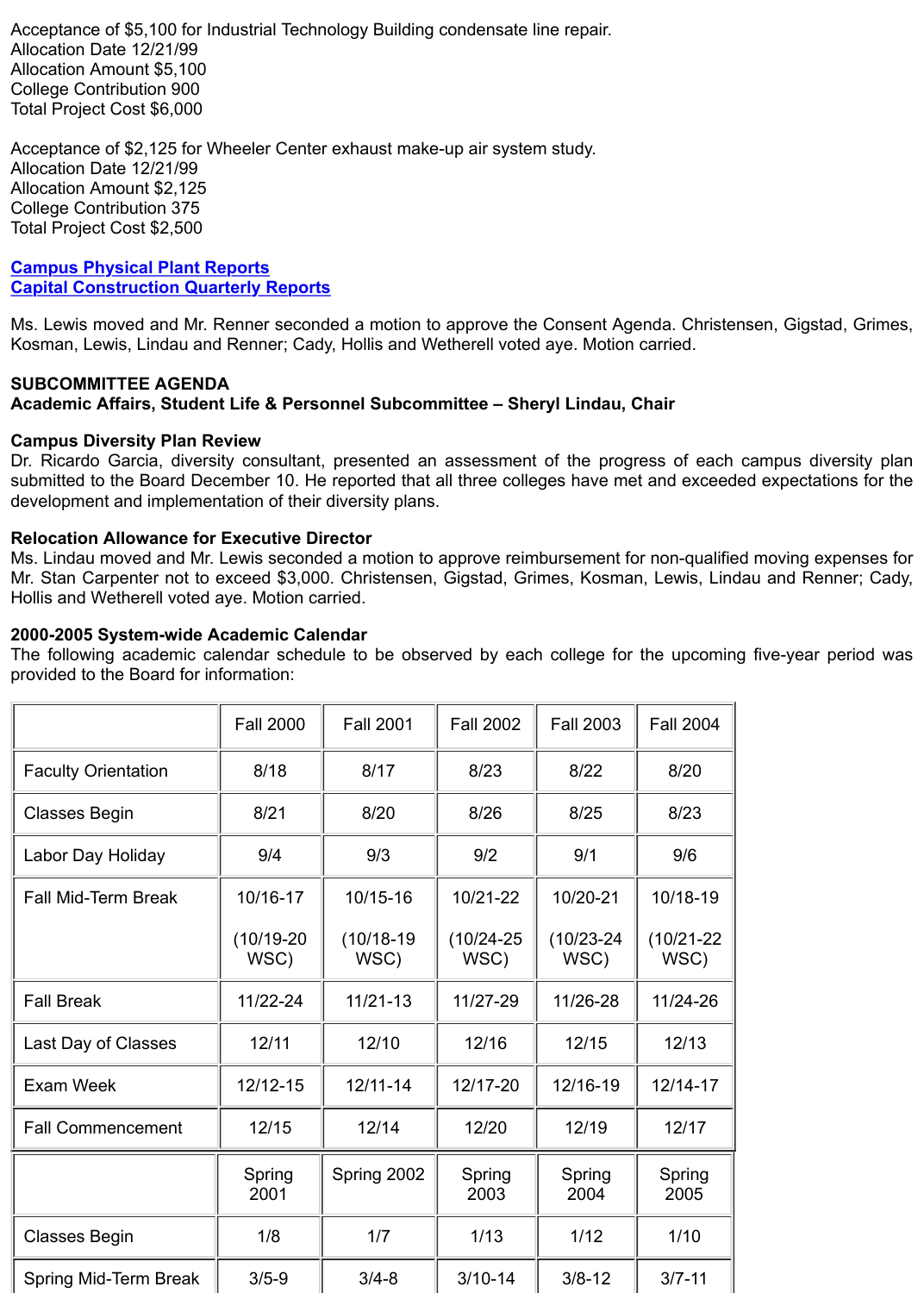| <b>Spring Break</b>        | 4/16      | 4/1          | 4/21      | 4/12      | 3/28      |
|----------------------------|-----------|--------------|-----------|-----------|-----------|
| Last Day of Classes        | 4/30      | 4/29         | 5/5       | 5/3       | 5/2       |
| <b>Exam Week</b>           | $5/1 - 4$ | $4/30 - 5/3$ | $5/6 - 9$ | $5/4 - 7$ | $5/3 - 6$ |
| <b>Spring Commencement</b> | 5/5       | 5/4          | 5/10      | 5/8       | 5/7       |

Ms. Cady related concerns expressed by Chadron State College students and some faculty regarding the four-day exam week. Dr. Krause explained that, in order to comply with the required 75 instructional days each semester, one of those instructional days was moved to the Monday of exam week. Dr. Stearns commented that the spring mid-term break is scheduled at the same time as Wayne State College athletic conference championships. Dr. Krause explained that it was the Board's intent to establish a common calendar, with common breaks, that would allow for course sharing among the campuses. This same spring break is observed by the University system.

## **Supplemental Program Review Reports**

Ms. Lindau moved and Ms. Grimes seconded a motion to accept the follow-up program review reports on the Peru State College Art and English degree programs, and the Wayne State College Music, Spanish and Theatre degree programs. Christensen, Gigstad, Grimes, Kosman, Lewis, Lindau and Renner; Cady, Hollis and Wetherell voted aye. Motion carried.

## **Business Affairs Subcommittee—Budget -- Jeff Renner, Chair**

#### **2001-2003 Operating Budget Guidelines**

Mr. Renner moved and Ms. Grimes seconded a motion to approve the 2001-03 Operating Budget Guidelines as follows:

- \* Health Insurance 20% increase each year
- \* Operations 5% increase each year

**\*** Tuition Remissions – Adjustments to funding base in current budget to allow each State College to fully implement the tuition waivers authorized in Board Policy 3400

\* 2% of each State College's General Academic Instruction budget for the 1999-2000 Fiscal Year for Instructional Technology

Also approve the following Areas of Emphasis for the State College System:

- 1. Enhance Teacher Education and other Academic Programs and Support
- 2**.** Maintain, Upgrade and Replace Technology Equipment for Management and Academic Support
- 3. Respond to Athletic Gender Equity Issues
- 4. Maintenance and Enhancement of Investment in Facilities

Following discussion, Mr. Renner moved and Dr. Christensen seconded a motion to amend the 2001-03 Operating Budget Guidelines as follows:

- \* Health Insurance 20% increase each year
- \* Operations 5% increase each year

**\*** Tuition Remissions – Adjustments to funding base in current budget to allow each State College to fully implement the tuition waivers authorized in Board Policy 3400

\* Instructional Program Enhancements – at least 10% increase each year -- including:

Instructional Technology

Teacher Education and other Academic Programs and Support

Maintain, Upgrade and Replace Technology Equipment for Management and Academic Support Respond to Athletic Gender Equity Issues

Also approve the following Areas of Emphasis for the State College System:

- 1. Enhance Teacher Education and other Academic Programs and Support
- 2**.** Maintain, Upgrade and Replace Technology Equipment for Management and Academic Support
- 3. Respond to Athletic Gender Equity Issues
- 4. Maintenance and Enhancement of Investment in Facilities

Christensen, Gigstad, Grimes, Kosman, Lewis, Lindau and Renner; Cady, Hollis and Wetherell voted aye on amending the motion. Motion carried.

Christensen, Gigstad, Grimes, Kosman, Lewis, Lindau and Renner; Cady, Hollis and Wetherell voted aye on the amended motion. Motion carried.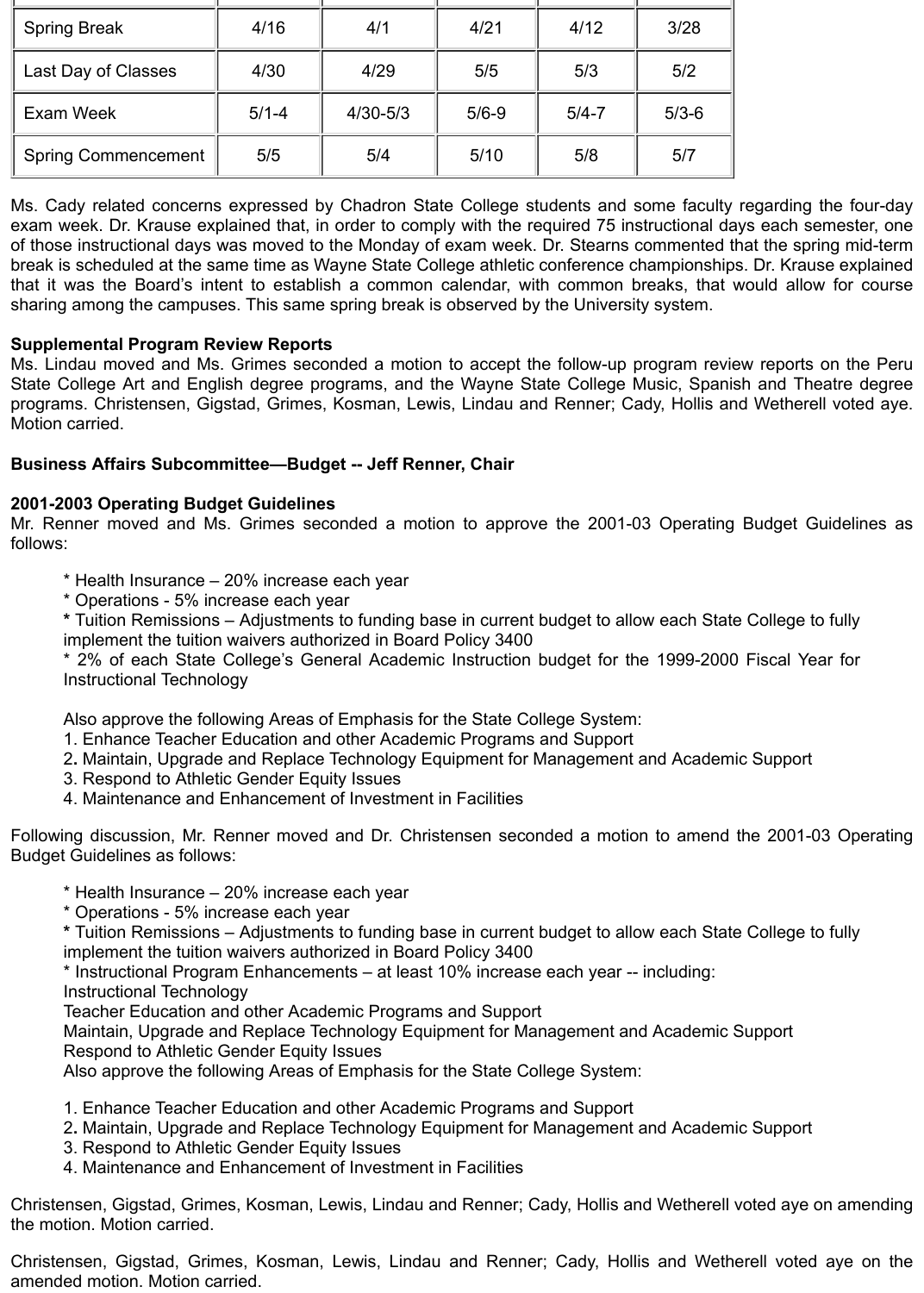#### **Health Insurance Program**

Mr. Renner moved and Ms. Grimes seconded a motion to authorize Mr. Robert Moyle, health insurance consultant, to proceed with solicitation of bids for the Nebraska State College System employee health insurance program. Christensen, Gigstad, Grimes, Kosman, Lewis, Lindau and Renner; Cady, Hollis and Wetherell voted aye. Motion carried. The bid specifications will be shared with Union representatives.

### **Business Affairs Subcommittee--Physical Plant -- Fran Grimes, Chair**

### **Contracts and Change Orders** (Attached to the official minutes)

Ms. Grimes moved and Mr. Renner seconded a motion to approve the contracts provided by Chadron State College. Christensen, Gigstad, Grimes, Kosman, Lewis, Lindau and Renner; Cady, Hollis and Wetherell voted aye. Motion carried.

### **Peru State College, Campus Master Plan**

Ms. Grimes moved and Dr. Christensen seconded a motion to approve the Peru State College Campus Master Plan as presented by Clark Enersen Partners, Inc. Christensen, Gigstad, Grimes, Kosman, Lewis, Lindau and Renner; Cady, Hollis and Wetherell voted aye. Motion carried.

#### **Peru State College, Campus Services Building Design Development Documents**

Ms. Grimes moved and Mr. Lewis seconded a motion to approve the Peru State College Campus Services Building Design Development Documents as presented by Clark Enersen Partners, Inc. Christensen, Gigstad, Grimes, Kosman, Lewis, Lindau and Renner; Cady, Hollis and Wetherell voted aye. Motion carried.

#### **Peru State College, Hoyt Science Renovation Design Development Documents**

Ms. Grimes moved and Mr. Lewis seconded a motion to approve the Peru State College Hoyt Science Renovation Design Development Documents as presented by Clark Enersen Partners, Inc. Christensen, Gigstad, Grimes, Kosman, Lewis, Lindau and Renner; Cady, Hollis and Wetherell voted aye. Motion carried.

#### **Legislative Affairs**

# **Status of Legislation which may impact the Nebraska State College System**

LB 631 (Kristensen) -- Eliminate the state college system and transfer colleges to the University of Nebraska system and the Nebraska community college system; eliminate the Coordinating Commission for Postsecondary Education and transfer and eliminate duties; change membership on and terms of the Board of Regents of the University of Nebraska (held in the Education Committee)

LB 812 (Bohlke) – Dr. Christensen requested support for repeal of LB 144 through amendments by Senator Bohlke (amendments pending)

LB 1003 (Schrock) -- Establish an education savings plan and create funds (hearing scheduled January 24)

LB 1217 (Kristensen) – Deficit appropriation of \$27,910 in State Building Funds for the development of planning and design documents for the demolition and replacement of the Chadron State College Maintenance Building (referred to the Appropriations Committee)

LB 1232 (Wickersham) – Appropriation of \$996,170 in State Building Funds for the construction of a maintenance building for the Chadron State College campus (hearing scheduled January 31)

LB 1245 (Wickersham) -- Provide for development of a student information tracking system for postsecondary education (referred to the Education Committee)

LR 23CA (Kristensen) – Constitutional amendment to change higher education structure, governance and oversight (held in the Education Committee)

# **Appropriation Committee Hearing Schedule**

The Appropriation Committee Hearing for the Nebraska State College System is scheduled for Monday, January 31. Dr. Krause and the Presidents will be prepared to address the Committee. Board members are encouraged to attend.

# **INFORMATION ITEMS**